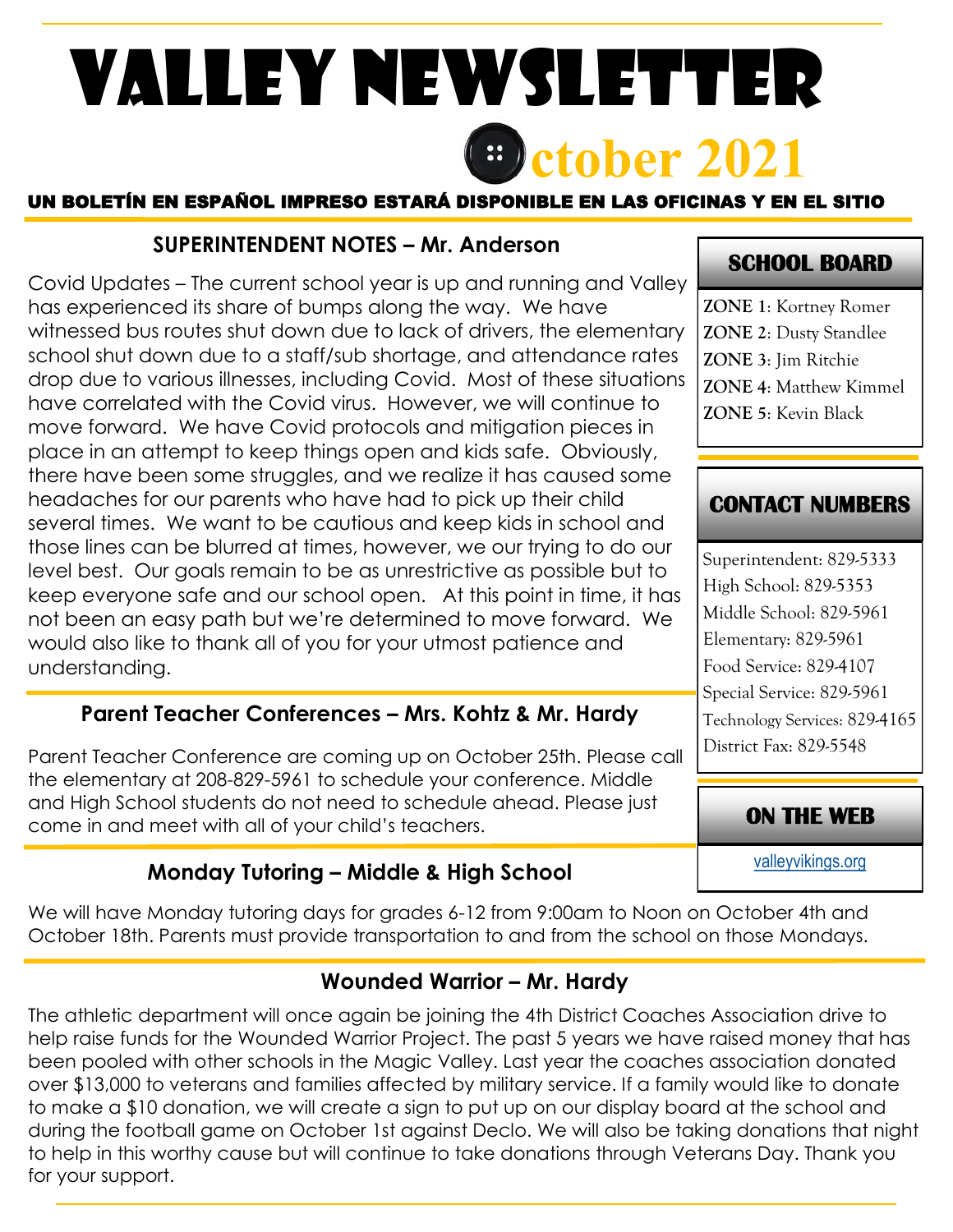#### **Summer Library Reading Winners! – Mrs. Cauhorn**

The Jerome Library gave away 5 prizes to children who tracked their reading during the summer and entered the prize drawing. Congratulations to Andres Martinez, Derek Christensen, Alora Godfrey, Gunner Stubbs and Jaycee Stubbs. Thank you to the Viking Foundation for sponsoring our library cards again this summer. We hope to see even more families take advantage of the Library in the Park next summer. It is a great way to beat the summer slide!

#### **Homecoming Thank You – Booster Club**

Thank you to the community for making our annual Booster Club Dinner a great success. We appreciate everyone who came out to support our organization, and our team! Thank you to Mr. Hardy and the middle school for setting up tables, Carrie Morgan, Katie Clark, Kathy Marshall, Jaime Grigsby, and Leo Gonzalez for help in setting up and cleaning up. Thank you to Brenda Rice for making and donating the chili and Jamie Madsen for making the yummy cookies. We could not put on this dinner without the help and support of many! Thank you for your help...Larry and Katie Jones, Derek and Joni Malone, Tina Irish, Jacob Shobe, Mike Schilz, Lindsey Christopherson, Yuri Juarez, Maria Gutierrez, Denise Kreiger, Alex Raney, Andrea Huettig, Junior and Monica Lopez, Holly Juker, Hillary Stubbs, Naomi Wethern, Kathy Marshall, Jacob and Melissa Tattersall, Nancy Staffen, Katie Clark, Carrie Morgan, Brenda Johnson, and Katie Christensen.

## **A War is Coming! - Giving Tree**

*Grades K-12 will be competing in a* CHANGE WAR November 2 - November 12! Please start saving your loose change and spare dollars to help support the Community Basket project. The grade with the highest total collected will win a **pizza party**. ALL money donated will be used to purchase Christmas presents for children in our community. If you have questions or would like to make a donation, please contact Toni Elorrieta [elorrieta@valley262.org](mailto:elorrieta@valley262.org) or send in your change with a student to be added to their class collection.

## **College & Career Readiness – Mrs. Elorrieta**

FAFSA, Merit Aid, Pell Grant, Scholarships, Subsidized Loans, Work Study! Navigating the Financial Aid vocabulary can be overwhelming and confusing. It's that time of year to start thinking about Financial Aid and to consider ways to budget for college or technical school. Students in grades 8-12 and their parents are invited to attend a College and Career Readiness meeting on Monday, October 18 from 6:00-7:00 p.m. in Mrs. Elorrieta's room #126 at Valley High School (Please enter the building by the greenhouse. Parents of seniors and students already in college: the Free Application for Federal Student Aid (FAFSA) opens October 1, 2021. Many colleges will make priority financial aid decisions by December 1st; you should plan to have the FAFSA completed within the next two months. More information can be found on the FAFSA website <https://fafsa.ed.gov/> or visit Mrs. Elorrieta's website at [www.vhsfcs.org.](http://www.vhsfcs.org/) The student and at least one parent or legal guardian will need an FSA ID <https://fsaid.ed.gov/> before applying for FAFSA. **Do NOT delay the FAFSA process**. If you have any questions, please contact Toni Elorrieta at the school (208) 829-5353 or [email elorrieta@valley262.org.](mailto:elorrieta@valley262.org)

## **Fall Pops Concert – Mr. Eiler**

Valley Newsletter The Pops Concert is quickly approaching! The band wants to invite you to enjoy our first live concert in over a year. Featuring music from Pirates of the Caribbean, Henry Mancini, The Incredibles and Journey. We will be in the Old Gym on October 27 at 7:00pm. Come enjoy some live music from some of the best students that Valley Schools has to offer. No charge for admission. See you there.